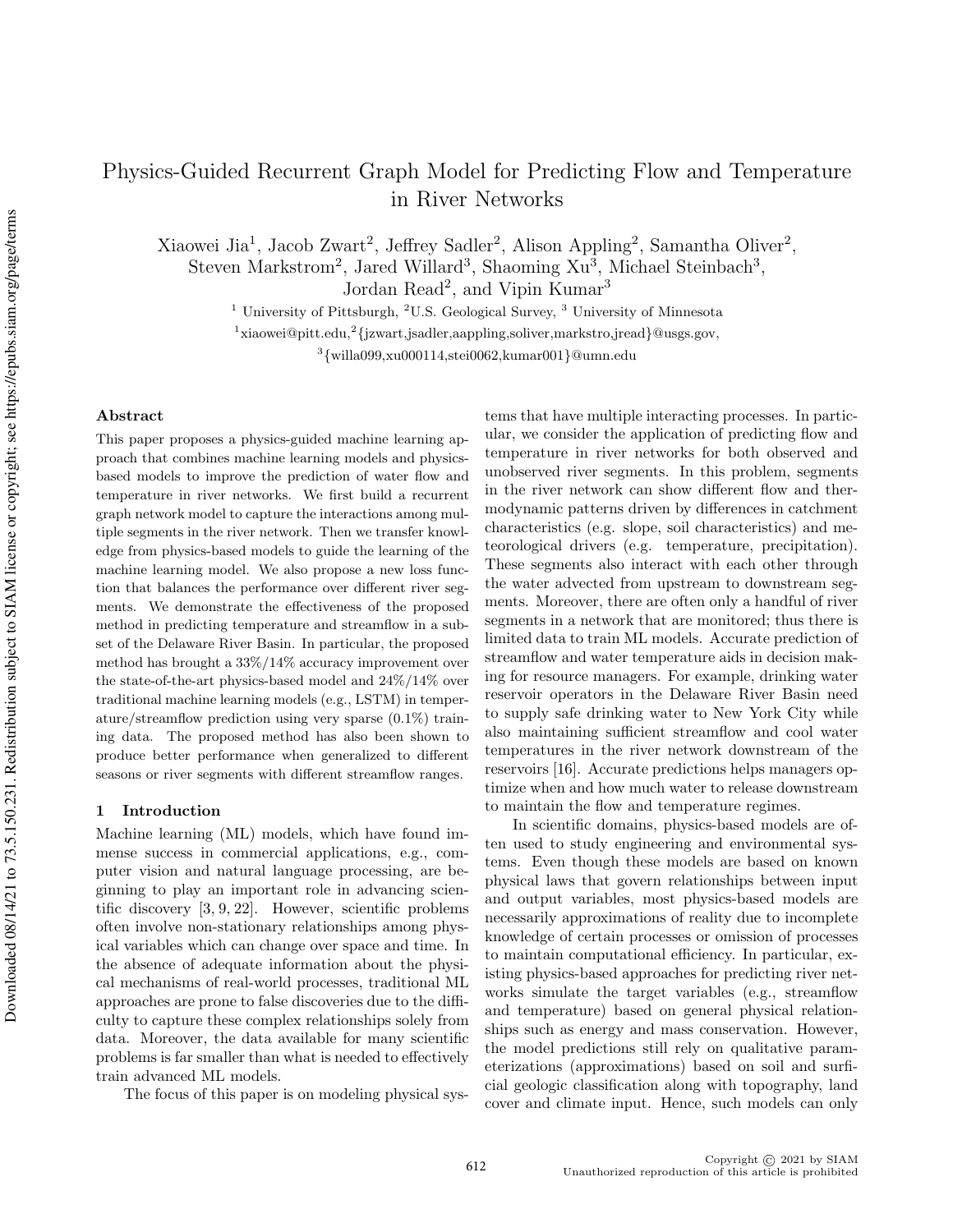provide sub-optimal predictive performance. Furthermore, calibration of these physics-based models is often extremely time intensive due to interactions among parameters within segments and across segments.

Intuitively, we can model each river segment independently by an individual ML model such as a Recurrent Neural Network (RNN). However, most of the segments in a real river network are poorly observed or completely unobserved, which makes it impossible to build a purely data driven model for each segment separately. Besides, individual models may ignore the rich spatial and temporal contextual information, e.g., how the streamflows from upstream segments change the water temperature in downstream segments.

In this paper, we propose a global model, Physics Guided Recurrent Graph Networks (PGRGrN), which is applied to all the river segments. The architecture of PGRGrN includes graph convolutional component and recurrent component to explicitly capture the spatial interactions among different river segments as well as their temporal dynamics. Design of such an architecture for this application faces two challenges. First, existing graph convolutional networks (GCN)-based models extract abstract latent variables to propagate over the network but they do not explicitly embed physical information about interactions among different nodes. Such latent variables can become less informative when they are learned from sparser and less representative observation data, which can make the GCN model not generalizable. To address this challenge, we propose to transfer the knowledge from physics-based models to guide the learning of latent variables in the proposed ML model. We implement this by enforcing a physical interpretation to latent variables using the intermediate variables simulated by the physics-based model.

The second challenge is about the variability of target variables in a complex system. For example, streamflow can vary by several orders of magnitude across segments in a river network. When we train a global ML model, the training process using traditional loss functions (e.g., mean squared loss) defined over the entire network can be dominated by river segments that contribute most to the overall error (e.g., segments with high streamflow). However, it is also important to accurately predict river segments with lower streamflow, as accurate prediction for these segments provides important information regarding the habitat for aquatic life and aquatic biogeochemical cycling. To address this challenge, we design a new loss function to ensure that the global ML model can simultaneously capture the local patterns of all the different segments. The local patterns of each segment can be extracted using an individual ML model trained only for this segment using simulation data (which is plentiful). Then during the training of the global ML model, we use a distancebased contrastive loss function to enforce its consistency with the extracted local patterns.

We implement our proposed method in a real-world dataset collected over 36 years from the Delaware River Basin located in the Northeast US and demonstrate our method's superior predictive performance over existing methods. Moreover, we show that the proposed method produces much better predictive performance using sparse observations and also has better generalizability.

#### 2 Related Work

Physics can be incorporated into ML models in several ways [25], including developing new model architectures [1], applying additional loss functions [5, 18], and modeling prediction residuals [11]. New ML architectures have been designed to enforce known physical relationships among multiple internal processes that jointly convert inputs to outputs [1, 14], thus reducing the space for searching parameters. In the context of modeling river networks, Moshe et al. [13] propose HydroNets, which combines the information from its upstream segments for predicting streamflow. It also learns local patterns for each basin by introducing basinspecific model layers. This method focuses on predicting well-observed basins but remains limited in generalizing to different scenarios or learning with less data. Another interesting direction is to build a hybrid architecture of physics-based and machine learning models [24], which is beyond the scope of this paper.

Recently, the Graph Convolutional Networks (GCN) model has shown great promise in modeling node interactions in a graph [4, 8] and also produced improved prediction accuracy in several scientific problems [15, 28]. Besides, the idea of combining GCN with Long-Short Term Memory (LSTM) has been explored in several applications to extract spatio-temporal features [2, 20, 27]. However, the information propagated amongst nodes in GCN is essentially an abstract representation learned by end-to-end training. Such abstract representations are not meant to enforce consistency with known physical relationships among different processes. Given limited training data collected from certain regions and time periods, as in most scientific applications, the learning of these abstract representations can be highly biased towards these regions and time periods, which makes the model less generalizable.

Simulation data have been used to assist in training ML models. Since many ML models require an initial choice of model parameters before training, researchers have explored different ways to physically inform a model starting state. Poor initialization can cause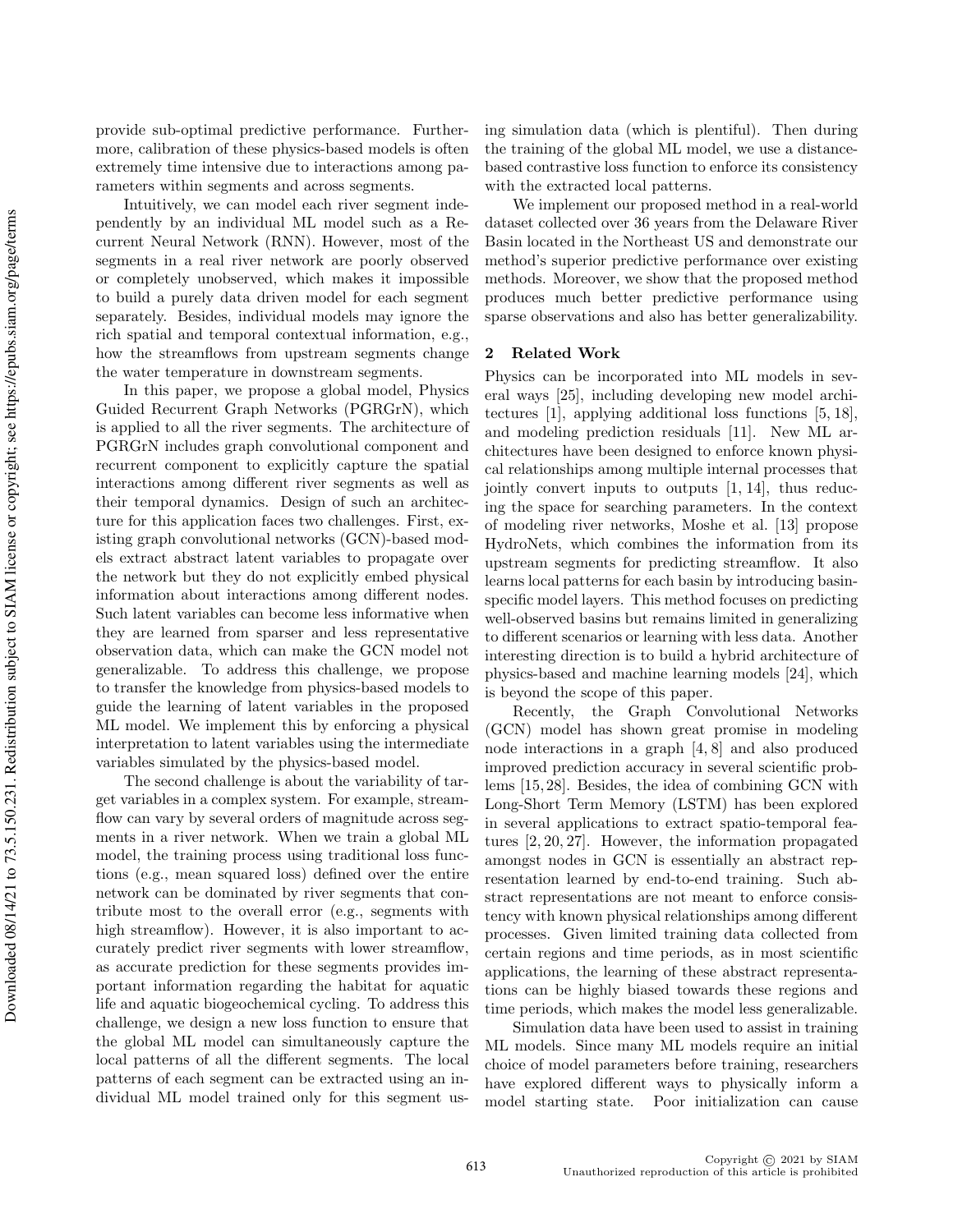models to anchor in local minima, which is especially true for deep neural networks. One way to harness physics-based modeling knowledge is to use the physicsbased model's simulated data to pre-train the ML model, which also alleviates data paucity issues [7]. In addition, Read et al. [18] show that such models are able to generalize better to unseen scenarios than pure physics-based models.

# 3 Problem Definition and Preliminaries

3.1 Problem definition Our objective is to model the dynamics of temperature and streamflow in a set of connected river segments that together form a river network. The connections amongst these river segments can be represented in a graph structure  $\mathcal{G} = \{ \mathcal{V}, \mathcal{E}, \mathbf{A} \},\$ where V represents the set of river segments and  $\mathcal E$  represents the set of connections amongst river segments. Specifically, we create an edge  $(i, j) \in \mathcal{E}$  if the segment  $i$  is anywhere upstream of the segment  $j$ . The matrix A represents the adjacency level between each pair of segments, i.e.,  $\mathbf{A}_{ij} = 0$  means there is no edge from the segment i to the segment j and a higher value of  $A_{ij}$ indicates that the segment  $i$  is closer to the segment  $j$  in terms of the river distance. More details of how we generate the adjacency matrix are discussed in Section 5.1.

For each river segment  $i$ , we have access to its input features at multiple time steps  $\mathbf{X}_i = {\mathbf{x}_i^1, \mathbf{x}_i^2, ..., \mathbf{x}_i^T}$ . The input features  $\mathbf{x}_i^t$  are a D-dimensional vector, which include meteorological drivers, geometric parameters of the segments, etc. (detailed in Section 5.1). We also have a set of observed target variables  $\mathbf{Y} = \{y_i^t\}$ but they are only available for certain time steps  $t \in$  $\{1, ..., T\}$  and certain segments  $i \in \{1, ..., N\}$ .

3.2 Physics-based Streamflow and Temperature Model The Precipitation-Runoff Modeling System (PRMS) [12] and the coupled Stream Network Temperature Model (SNTemp) [21] is a physics-based model that simulates daily streamflow and water temperature for river networks, and other variables. PRMS is a one-dimensional, distributed-parameter modeling system that translates spatially-explicit meteorological information into water information including evaporation, transpiration, runoff, infiltration, groundwater flow, and streamflow. PRMS has been used to simulate catchment hydrologic variables at regional [10] to national scales [19] in support of resource management decisions. The SNTemp module for PRMS simulates mean daily stream water temperature for each river segment by solving an energy mass balance model which accounts for the effect of inflows (upstream, groundwater, surface runoff), outflows, and surface heating and cooling on heat transfer in each stream segment. Calibration of PRMS-SNTemp is extremely time-consuming because it involves a large number of parameters (84 parameters) and the parameters interact with each other both within segments and across segments.

3.3 Recurrent Neural Networks (RNN) and Long-Short Term Memory (LSTM) The RNN model defines transition relationships for the extracted hidden representation through a recurrent cell structure. In this work, we adopt the LSTM cell which has proven to be effective in capturing long-term dependencies. Each LSTM cell has a cell state  $\mathbf{c}^t$ , which serves as a memory and allows preserving information from the past. Here we omit the subscript  $i$  as we do not target a specific river segment. Specifically, the LSTM first computes the candidate cell state  $\bar{\mathbf{c}}^t$  and a set of gating variables, as follows:

(3.1)  
\n
$$
\bar{\mathbf{c}}^{t} = \tanh(\mathbf{W}_{c}^{h} \mathbf{h}^{t-1} + \mathbf{W}_{c}^{x} \mathbf{x}^{t} + \mathbf{b}_{c}),
$$
\n
$$
\mathbf{f}^{t} = \sigma(\mathbf{W}_{f}^{h} \mathbf{h}^{t-1} + \mathbf{W}_{f}^{x} \mathbf{x}^{t} + \mathbf{b}_{f}),
$$
\n
$$
\mathbf{g}^{t} = \sigma(\mathbf{W}_{g}^{h} \mathbf{h}^{t-1} + \mathbf{W}_{g}^{x} \mathbf{x}^{t} + \mathbf{b}_{g}),
$$
\n
$$
\mathbf{o}^{t} = \sigma(\mathbf{W}_{o}^{h} \mathbf{h}^{t-1} + \mathbf{W}_{o}^{x} \mathbf{x}^{t} + \mathbf{b}_{o}).
$$

The forget gate  $f^t$  is used to filter the information inherited from  $\mathbf{c}^{t-1}$ , and the input gate  $\mathbf{g}^t$  is used to filter the candidate cell state at  $t$ . Then we compute the new cell state and the hidden representation as follows:

(3.2) 
$$
\mathbf{c}^{t} = \mathbf{f}^{t} \otimes \mathbf{c}^{t-1} + \mathbf{g}^{t} \otimes \mathbf{\bar{c}}^{t},
$$

$$
\mathbf{h}^{t} = \mathbf{o}^{t} \otimes \tanh(\mathbf{c}^{t}),
$$

where ⊗ denotes the entry-wise product. According to the above equations, we can observe that the computation of  $h<sup>t</sup>$  combines the information at current time step  $(\mathbf{x}^t)$  and previous time step  $(\mathbf{h}^{t-1})$  and  $\mathbf{c}^{t-1}$ , and thus encodes the temporal patterns learned from data.

#### 4 Method

In this section, we start with introducing details of the model architecture. Then we propose a strategy to help enforce physical relationships by leveraging the physical knowledge embedded in physics-based models. Finally, we introduce a contrastive loss function that attempts to ensures that the model performance on individual river segments is not compromised while optimizing the performance on the entire set of segments.

4.1 Recurrent Graph Network We introduce a global ML model architecture, Recurrent Graph Network (RGrN), which is trained using data collected from all the river segments. Effective modeling of river segments requires the ability to capture their temporal dynamics and the influence received from upstream segments. Hence, we incorporate the information from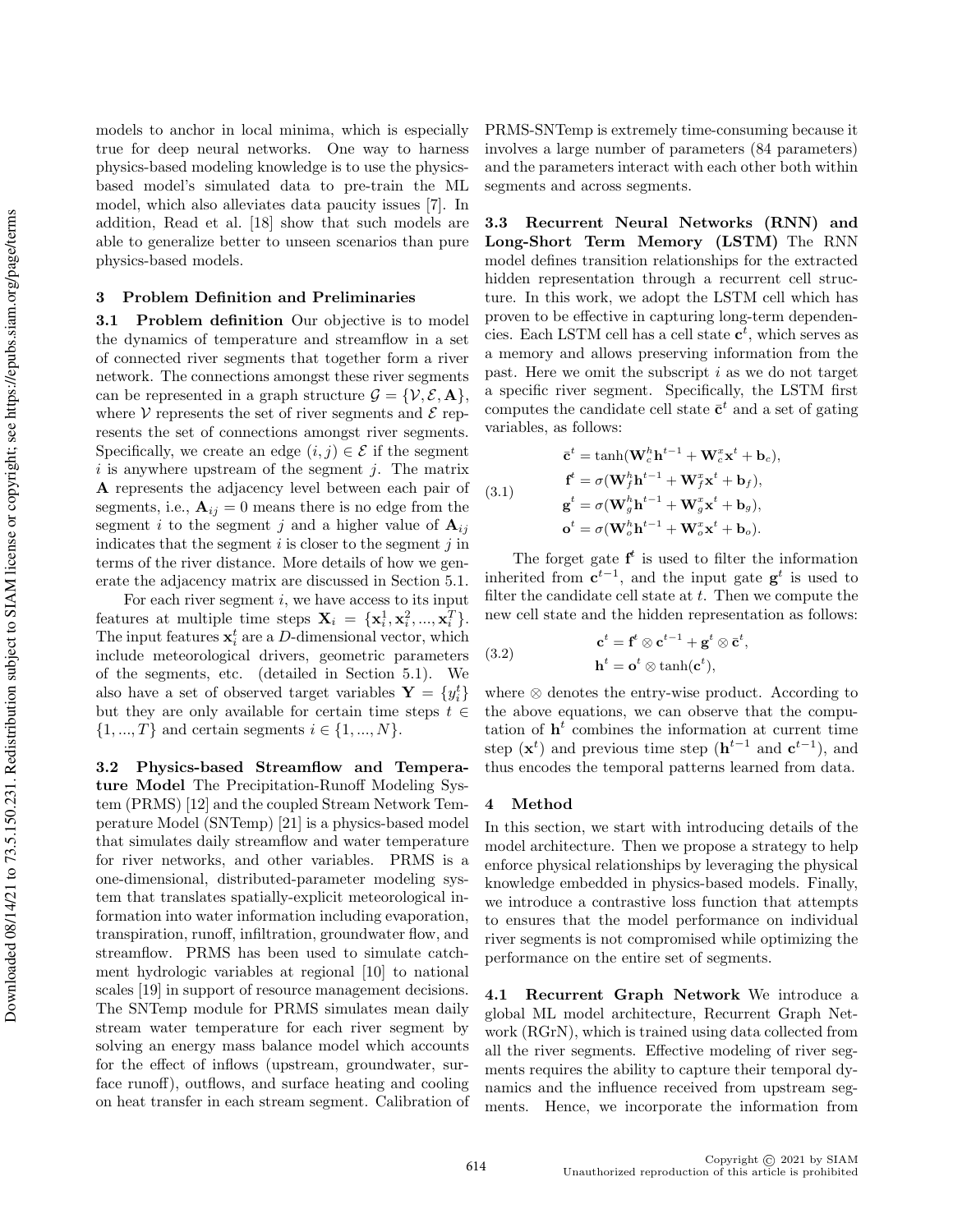

Figure 1: (a) The RGrN architecture for an example river network shown in  $(b)$ . Here segments a and b are upstream of the segment  $i$ . Grey arrows indicate the modeling components for upstream segments.

both previous time steps and neighbors (i.e., upstream segments) when modeling each segment (Fig. 1).

Here we describe the recurrent process of generating the hidden representation  $\mathbf{h}^{t}$  from  $\mathbf{h}^{t-1}$ , and we repeat this process for the entire sequence from  $t = 2$  to T (h 1 learned from an LSTM model). For each river segment i at time  $t - 1$ , the model extracts latent variables which contain relevant information to pass to its downstream segments. We refer to these latent variables as transferred variables. For example, the amount of water advected from each segment and its water temperature can directly impact the change of water temperature for its downstream segments. We generate the transferred variables  $\mathbf{q}_i^{t-1}$  from the hidden representation  $\mathbf{h}_i^{t-1}$ , as follows:

(4.3) 
$$
\mathbf{q}_{i}^{t-1} = \tanh(\mathbf{W}_{q}\mathbf{h}_{i}^{t-1} + \mathbf{b}_{q}),
$$

where  $\mathbf{W}_q$  and  $\mathbf{b}_q$  are model parameters.

After gathering the transferred variables for all the segments, we develop a new recurrent cell structure for each segment i that integrates the transferred variables from its upstream segments into the computation of the cell state  $\mathbf{c}_i^t$ . This can be expressed as follows:

(4.4) 
$$
\mathbf{c}_i^t = \mathbf{f}_i^t \otimes (\mathbf{c}_i^{t-1} + \sum_{(j,i) \in \mathcal{E}} \mathbf{A}_{ji} \mathbf{q}_j^{t-1}) + \mathbf{g}_i^t \otimes \bar{\mathbf{c}}_i^t
$$

We can observe that the forget gate not only filters the previous information from the segment  $i$  itself but also from its neighbors (i.e., upstream segments). Each upstream segment  $j$  is weighted by the adjacency level  $A_{ji}$ . When a river segment has no upstream segments (i.e., head water), the computation of  $\mathbf{c}_i^t$  is the same as with the standard LSTM. In Eq. 4.4, we use  $q_j^{t-1}$ from the previous time step because of the time delay in transferring the influence from upstream to downstream segments (the maximum travel time is approximately one day according to PRMS).

After obtaining the cell state, we can compute the hidden representation  $\mathbf{h}_i^t$  by following Eq. 3.2. Finally,

we generate the predicted output from the hidden representation as follows:

(4.5) 
$$
\hat{\mathbf{y}}_i^t = \mathbf{W}_y \mathbf{h}_i^t + \mathbf{b}_y,
$$

where  $\mathbf{W}_y$  and  $\mathbf{b}_y$  are model parameters.

After applying this recurrent process to all the time steps, we define a loss using true observations  $\mathbf{Y} = \{\mathbf{y}_i^t\}$ on the available time steps and segments, as follows:

(4.6) 
$$
\mathcal{L}_{\text{RGrN}} = \frac{1}{|\mathbf{Y}|} \sum_{\{(i,t)|\mathbf{y}_i^t \in \mathbf{Y}\}} (\mathbf{y}_i^t - \hat{\mathbf{y}}_i^t)^2.
$$

4.2 Transferring knowledge from physics-based models Training RGrN directly in an end-to-end fashion can only learn abstract representation for transferred variables while ignoring their physical interpretation. These variables can become less informative when they are learned from sparser and less representative observation data. To this end, we introduce a new strategy to enforce the prior physical relationships amongst different river segments which are encoded by physicsbased models. It helps make RGrN model more generalizable and also reduces the amount of observation data required to train a high-quality model. This strategy can be applied to a wide range of scientific problems that are modeled as a set of interacting processes.

Here we use the river temperature modeling as an example to illustrate the proposed strategy. For each river segment, its temperature change is driven by energy exchanges caused by solar radiation, rainfall, evaporation, conductive and convective heat transfer, and net heat advected into river segments (e.g., groundwater flow, upstream flow, downstream flow). These energy fluxes can be summarized into three categories:

(4.7) 
$$
\Delta \text{Temperature} \propto F_{in} - F_{out} + F_{up},
$$

where  $F_{in}$  denotes the incoming energy fluxes from solar radiation, rainfall and other natural sources,  $F_{out}$ denotes the outgoing energy fluxes including long-wave emission, evaporation, conductive and convective heat transfer, and  $F_{up}$  denotes the net heat advected from upstream segments. The term  $F_{up}$  can be estimated by a set of intermediate physical variables from upstream segments, which include upstream flow, upstream water temperature, humidity, and other physical characteristics. These intermediate physical variables can be simulated by PRMS-SNTemp internally.

Our goal is to ensure that the transferred variables  $q_i^t$  at each segment contain sufficient information to represent these intermediate physical variables so that downstream segments can gather all the information needed for capturing  $F_{up}$ . For each segment i at time t, we first simulate the set of intermediate variables  $s_i^t$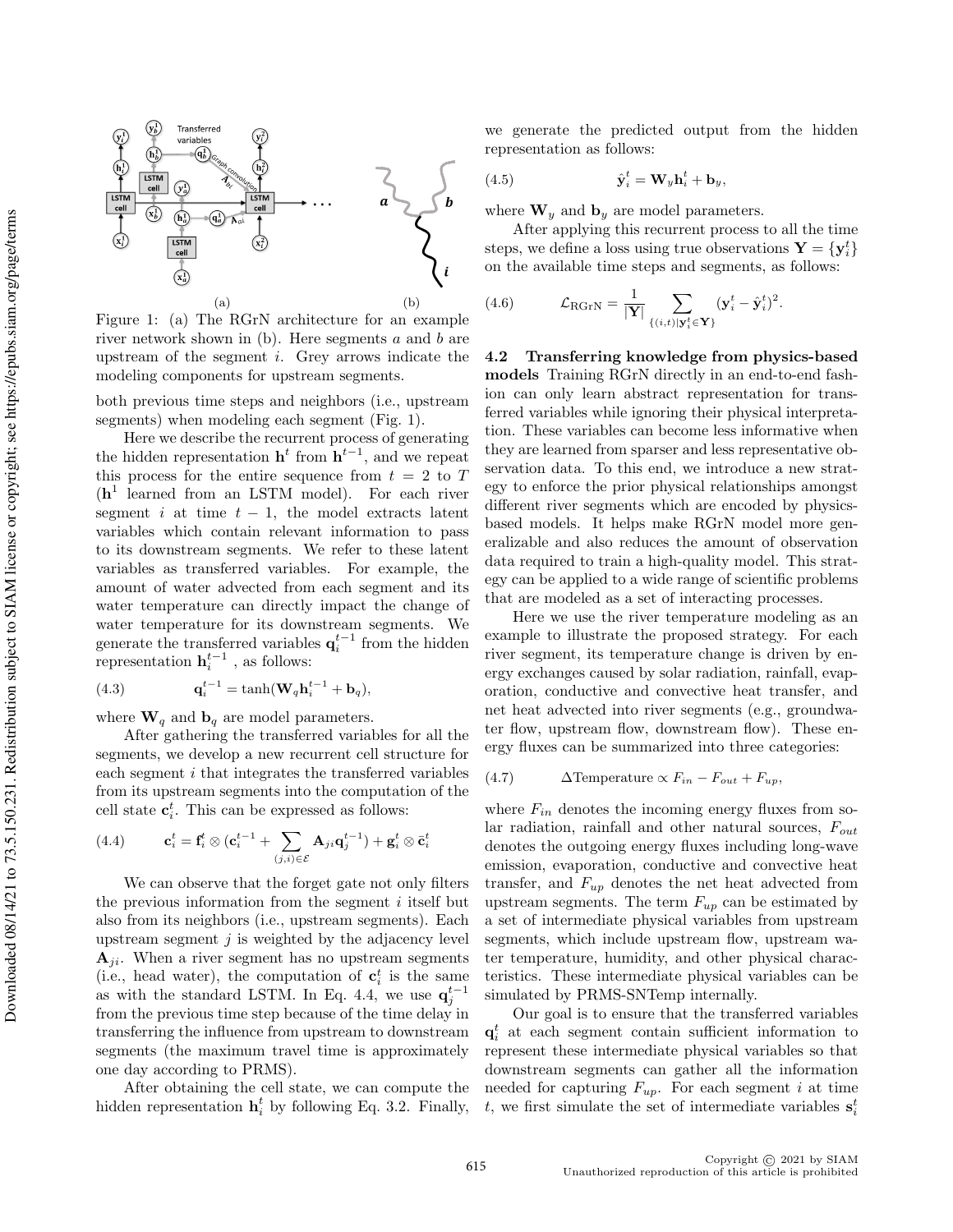by running PRMS-SNTemp. Then we use  $s_i^t$  to add supervision on the transferred variables  $\mathbf{q}_i^t$  such that we can extract  $\mathbf{s}_i^t$  from  $\mathbf{q}_i^t$ . More formally, we define a loss function on transferred variables as follows:

,

(4.8) 
$$
\mathcal{L}_{\text{trans}} = \frac{1}{NT} \sum_{i} \sum_{t} ||\mathbf{s}_{i}^{t} - (\mathbf{W}_{s} \mathbf{q}_{i}^{t} + \mathbf{b}_{s})||^{2}
$$

where  $\mathbf{W}_s$  and  $\mathbf{b}_s$  are model parameters. We call this model as Physics-Guided Recurrent Graph Networks (PGRGrN) because we leverage the physical relationships between different river segments.

Since the computation of loss  $\mathcal{L}_{\text{trans}}$  does not require observation data, we can use it to pre-train RGrN to enforce physical relationships. The pre-training not only explicitly enforces the physical relationships among river segments, but also enables full usage of physical intermediates obtained from physics-based models to enhance the representation learned for  $\mathbf{q}_i^t$  and its previous layer  $\mathbf{h}_i^t$ . In particular, the intermediate physical variables used in this work include streamflow, stream temperature, relative humidity, cloud cover, groundwater and shallow subsurface flow, and surface runoff.

By using intermediate physical variables in the pre-training phase, the ML model is guided but not constrained by the physics-based model output, which allows for more flexibility in the fine-tuning phase to automatically learn information in  $q_i^t$  that is poorly known or not yet discovered while also remaining helpful for modeling the interactions among river segments.

At the same time, we can run PRMS-SNTemp to simulate the final target variables, which are represented as  $\tilde{\mathbf{y}}_i^t$ . Although the simulated data are not accurate reflection of the observation data, we can generate adequate simulations on every day and for every segment. The simulation data also follow many general physical relationships used to build the physics-based model. Given that observation data is often scarce, we can use simulated target variables to initialize the model via pretraining. Hence, we define another pre-training loss on target variables as follows:

(4.9) 
$$
\mathcal{L}_{\text{tar}} = \frac{1}{NT} \sum_{i} \sum_{t} (\tilde{\mathbf{y}}_{i}^{t} - \hat{\mathbf{y}}_{i}^{t})^{2},
$$

Combining Eqs. 4.8 and 4.9, we get the final pretraining loss as follows:

(4.10) 
$$
\mathcal{L}_{\text{pre-train}} = \mathcal{L}_{\text{tar}} + \lambda \mathcal{L}_{\text{trans}},
$$

where  $\lambda$  is a hyper-parameter to balance two losses. We call this model (pre-trained using simulation data and then fine-tuned with true observations) as PGRGrN<sup>ptr</sup>.

4.3 Segment-wise contrastive loss The relationship between input features and target variables can be very complex in environmental systems, e.g., slight changes in segment slope and catchment size can drastically alter the streamflow. Traditional loss functions for regression problems, such as mean squared loss, tend to be dominated by river segments with larger errors while degrading the performance on other segments with smaller errors. This issue can be further exacerbated given limited observation data on most river segments, especially low-flow segments. Although improving the segments with smaller errors does not contribute much to reducing the overall error, accurately predicting streamflow at these segments provides important information regarding habitat for aquatic life and biogeochemical cycling.

Our goal is to ensure that the global ML model trained on all the river segments should also be consistent with the local patterns extracted from each river segment. In particular, we train  $N$  individual LSTM models,  $\mathcal{M}_1$  to  $\mathcal{M}_N$ , for each segment using the simulation data. Each individual model  $\mathcal{M}_i$  is trained to predict simulated target variables (i.e.,  $\tilde{\mathbf{y}}_i$ ) for a specific segment *i*. Even though there is a gap between simulation data and true observation data, these individual models have a better chance at capturing the local temporal patterns of each river segment.

When we apply the global PGRGrN model to a specific segment  $i$ , the patterns predicted by the PGRGrN model should be similar to the local patterns learned by the individual model  $\mathcal{M}_i$ . Specifically, we compute the hidden representation  $\mathbf{h}_i^t$  from PGRGrN at each time t, which encodes dynamic patterns that directly output target variables. We also run the individual model  $\mathcal{M}_i$ to compute its hidden representation  $\tilde{\mathbf{h}}_i^t$  $i$ , which encodes the local temporal patterns for this segment. The hidden representation  $\mathbf{h}_i^t$  from PGRGrN should be close to the corresponding local hidden representation  $\tilde{\textbf{h}}_{i}^{t}$  and different from the  $\tilde{\mathbf{h}}_j^t$  of other segments, i.e.,  $j \neq i$ . More formally, we define a contrastive loss as follows:

(4.11) 
$$
\mathcal{L}_{\text{ctr}} = -\frac{1}{NT} \sum_{i} \sum_{t} \log \frac{\exp(\mathbf{h}_{i}^{tT} \mathbf{W}_{ctr} \tilde{\mathbf{h}}_{i}^{t})}{\sum_{j} \exp(\mathbf{h}_{i}^{tT} \mathbf{W}_{ctr} \tilde{\mathbf{h}}_{j}^{t})},
$$

where  $\mathbf{W}_{ctr}$  is model parameters for computing the similarity of hidden representation. To ensure that the hidden representation produced by PGRGrN (h) and by individual models  $(h)$  are comparable, we use shared parameters  $\{W_y, b_y\}$  in the last layer (Eq. 4.5) for individual models and the global PGRGrN model and they are fitted when training individual models.

By combining the contrastive loss and the loss of RGrN (Eq. 4.6), we get the fine-tuning loss as follows:

(4.12) 
$$
\mathcal{L}_{\text{finetune}} = \mathcal{L}_{\text{RGrN}} + \gamma \mathcal{L}_{\text{ctr}},
$$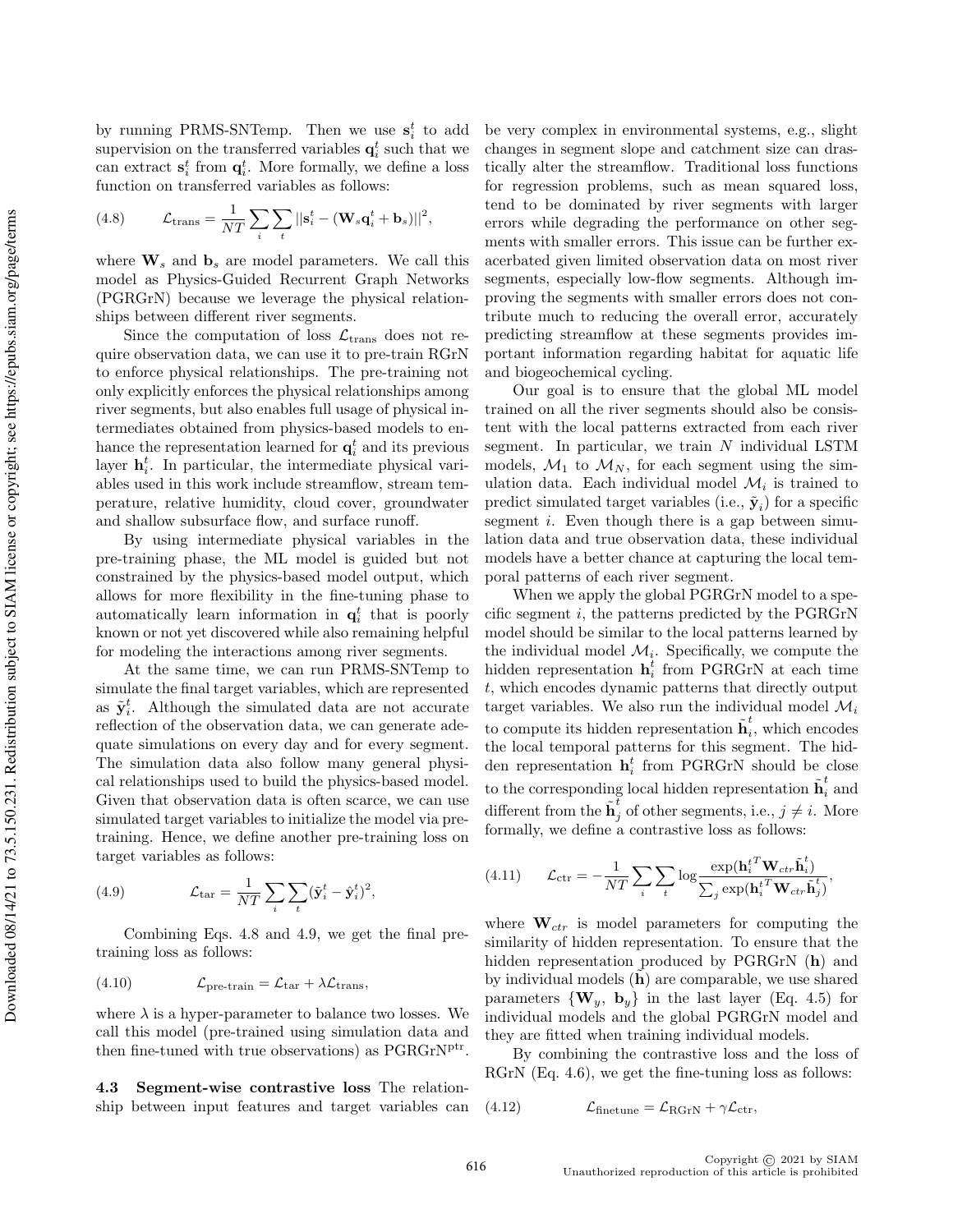where  $\gamma$  is a hyper-parameter to balance the supervised loss of PGRGrN and the contrastive loss.

The proposed contrastive loss provides an alternative way in which different segments are comparable with each other. Traditional loss functions do not perform well for every segment because they are defined on target variables which may vary drastically across different segments. Instead, the contrastive loss matches temporal patterns encoded in the space of hidden representation, which alleviates this issue.

#### 5 Experimental Results

We evaluate the proposed method for predicting stream temperature and streamflow using real-world data collected from the Delaware River Basin, which is an ecologically diverse region and a societally important watershed along the east coast of the United States as it provides drinking water to over 15 million people [26]. We first describe our dataset and baselines. Then we discuss the results about the predictive performance using sparse data, the effectiveness of pre-training, the spatial distribution of errors, and model generalization.

5.1 Dataset and baselines The dataset is pulled from U.S. Geological Survey's National Water Information System [23] and the Water Quality Portal [17], the largest standardized water quality data set for inland and coastal waterbodies [17]. The river segments were defined by the national geospatial fabric used for the National Hydrologic Model [19], and the river segments are split up to have roughly a one day water travel time. We study a subset of the Delaware River Basin with 42 river segments that feed into the mainstream Delaware River at Wilmington, DE. We use input features at the daily scale from Oct 01, 1980 to Sep 30, 2016 (13,149 dates). The input features have 10 dimensions which include daily average precipitation, daily average air temperature, date of the year, solar radiation, shade fraction, potential evapotranspiration and the geometric features of each segment (e.g., elevation, length, slope and width). Water temperature observations were available for 32 segments but only on certain dates. The number of temperature observations available for each segment ranges from 1 to 9,810 with a total of 51,103 observations across all dates and segments. Streamflow observations were available for 18 segments. The number of streamflow observations available for each segment ranges from 4,877 to 13,149 with a total of 206,920 observations across all dates and segments.

We generate the adjacency matrix **A** based on the river distance between each pair of river segment outlets, represented as  $dist(i, j)$ . We standardize the stream distance and then compute the adjacency level as  $\mathbf{A}_{ij} = 1/(1 + \exp(\text{dist}(i, j)))$  for each edge  $(i, j) \in \mathcal{E}$ .

We compare model performance to multiple baselines, including the physics-based PRMS-SNTemp model, artificial neural networks (ANN), RNN with the LSTM cell, and the state-of-the-art PGRNN method [5] which uses simulation data to pre-train an LSTM model and then fine-tunes it with true observation data (represented as RNN<sup>ptr</sup>). Since a region-specific calibration PRMS-SNTemp is extremely time-consuming, a version with default values of parameters is widely used in the hydrologic domain [19], and is also adopted for comparison in this paper. We evaluate three variants of the proposed method, RGrN (trained to minimize  $\mathcal{L}_{\text{RGrN}}$ ), PGRGrN<sup>ptr</sup> (pre-training using the strategy in Section 4.2 and fine-tuning to minimize  $\mathcal{L}_{\text{RGrN}},$ Eq. 4.6), and PGRGr $N<sup>ptr,ctr</sup>$  (pre-training using the strategy in Section 4.2 and fine-tuning to minimize  $\mathcal{L}_{\text{finetune}}$ , Eq. 4.12). All the ML models are trained and applied to all the river segments (i.e., all models are global). In the following experiments, we train each ML model using data from the first 24 years (Oct 01, 1980 to Sep 30, 2004) and then test in the next 12 years (Oct 01, 2004 to Sep 31, 2016). The hidden representation in these ML models is in 20 dimension (same for  $\mathbf{q}_i^t$ ).

5.2 Overall predictive performance We report the testing performance of different methods for temperature prediction and streamflow prediction in Table 1 and Table 2, respectively. We also test the capacity of each model to learn using less training data by randomly selecting 0.1% and 2% labeled data from first 24 years for training the model. For RNNptr, PGRGrNptr and PGRGrN<sup>ptr,ctr</sup>, we assume the access to simulation data on every single date from Oct 01 1980 to Sep 20 2016 because they can be generated by simply running PRMS-SNTemp model on input drivers. We repeat each experiment five times with random model initialization and random selection of sparser data  $(0.1\%, 2\%)$  and report the mean and standard deviation of the root mean square error (RMSE).

We can observe that the proposed method outperforms baselines by a considerable margin (Tables 1 and 2). The improvement from ANN to RNN shows that the recurrent component is helpful for capturing temporal patterns. RGrN performs better than RNN because it utilizes upstream-downstream dependencies which are critical for an accurate accounting of temperature and streamflow.

We also observe that PGRGrN<sup>ptr</sup> has much better performance than RGrN using just 0.1% or 2% data. This is because we leverage the physical knowledge to learn representative latent variables without risking overfitting small amount of observations.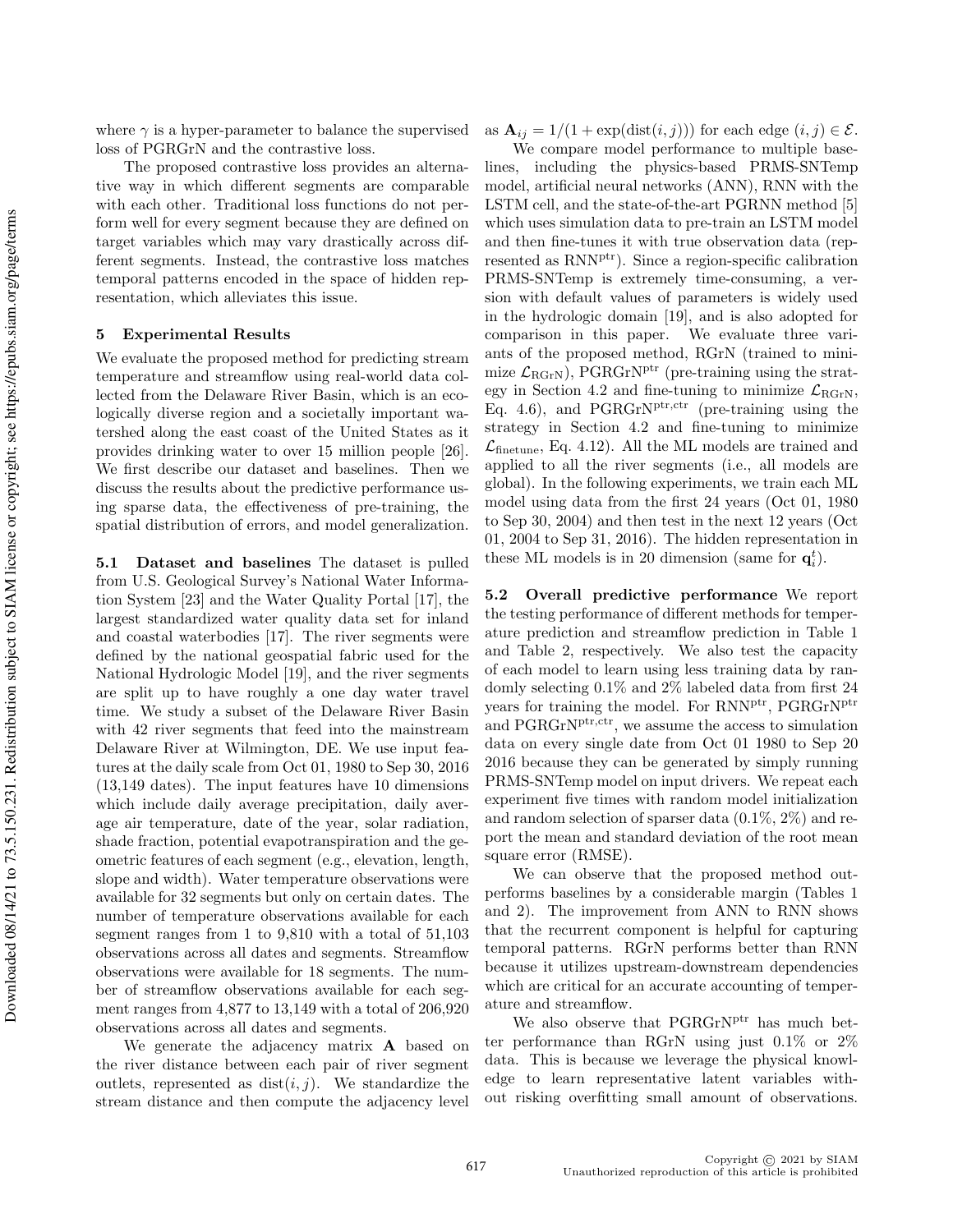Table 1: Prediction RMSE  $(\pm$  standard deviation) for temperature modeling using 0.1%, 2% and 100% training labels. Rows in grey color represent methods using simulation data.

| Method                                           | $0.1\%$           | $2\%$             | 100%              |
|--------------------------------------------------|-------------------|-------------------|-------------------|
| PRMS-SNTemp                                      | 3.661             | 3.661             | 3.661             |
| <b>ANN</b>                                       | $3.706 \pm 0.114$ | $2.159 \pm 0.059$ | $1.575 \pm 0.035$ |
| <b>RNN</b>                                       | $3.234 \pm 0.057$ | $1.908 \pm 0.048$ | $1.546 \pm 0.045$ |
| RNN <sup>ptr</sup>                               | $2.818 \pm 0.059$ | $1.810 \pm 0.057$ | $1.444\pm0.039$   |
| RGrN                                             | $2.849 + 0.049$   | $1.906 + 0.063$   | $1.408 \pm 0.068$ |
| $\mathrm{PGRGrN^{ptr}}$                          | $2.556 \pm 0.045$ | $1.715 \pm 0.041$ | $1.406 \pm 0.035$ |
| PGRGrN <sub>ptr,ctr</sub>                        | $2.464 \pm 0.105$ | $1.636 \pm 0.056$ | $1.402 \pm 0.034$ |
| Table 2: Prediction RMSE for streamflow modeling |                   |                   |                   |
|                                                  |                   |                   |                   |

using 0.1%, 2% and 100% training labels.

| Method                    | $0.1\%$           | $2\%$             | $100\%$           |
|---------------------------|-------------------|-------------------|-------------------|
| PRMS-SNTemp               | 6.834             | 6.834             | 6.834             |
| <b>ANN</b>                | $7.116 \pm 0.120$ | $5.777 \pm 0.063$ | $4.801 \pm 0.055$ |
| <b>RNN</b>                | $6.885 \pm 0.068$ | $5.718 \pm 0.114$ | $4.406 \pm 0.064$ |
| $RNN^{ptr}$               | $6.367 \pm 0.067$ | $5.529 + 0.053$   | $4.104 \pm 0.049$ |
| RGrN                      | $6.299 + 0.053$   | $5.473 + 0.064$   | $4.139 \pm 0.067$ |
| PGRGrN <sup>ptr</sup>     | $5.824 \pm 0.075$ | $4.708 + 0.032$   | $4.106 \pm 0.046$ |
| PGRGrN <sub>ptr,ctr</sub> | $5.895 \pm 0.069$ | $4.679 \pm 0.082$ | $4.076 \pm 0.059$ |

PGRGrN<sup>ptr,ctr</sup> further improves the performance by enforcing local patterns of each segment. The standard pre-training method is also helpful for the RNN model given the improvement from RNN to RNN<sup>ptr</sup>.



Figure 2: Distribution of prediction errors in (a) low and medium-low segments, and (b) medium-high and high-flow segments.

To understand how the performance varies across different types of river segments, we show the streamflow prediction errors for four types of segments, low  $(<0.5<sup>3</sup>/s)$ , medium low  $(0.5-2<sup>3</sup>/s)$ , medium high  $(2-5m^3/s)$  and high  $(5m^3/s)$  in Fig. 2. RGrN and PGRGrN<sup>ptr</sup> generally perform better than other methods in medium-high and high-flow segments but perform much worse in low-flow segments. This is because the neighboring river segments tend to have similar embeddings after graph convolution and thus the training of RGrN pays even less attention to low-flow segments given the fact that there are only a few low-flow segments in the river network. As shown in Fig. 2 (a), this issue is partly addressed by using the contrastive loss. An alternative solution to this issue is to intelligently select the most suitable model for different types of river segments, which we suggest as future work.

Table 3: RMSE of temperature prediction on individual segments after removing training observation data.

| Segment  | Method                                        | With Obs          | Without Obs       |  |
|----------|-----------------------------------------------|-------------------|-------------------|--|
| Seg A    | <b>RNN</b>                                    | $2.297 \pm 0.082$ | $3.328 \pm 0.132$ |  |
|          | RGrN                                          | $2.135 \pm 0.060$ | $2.749 + 0.079$   |  |
|          | PGRGrNptr,ctr                                 | $2.084 \pm 0.053$ | $2.501 \pm 0.037$ |  |
| Seg B    | <b>RNN</b>                                    | $1.116 \pm 0.064$ | $1.384 \pm 0.065$ |  |
|          | $_{\rm RGrN}$                                 | $0.981 \pm 0.037$ | $1.214 \pm 0.032$ |  |
|          | PGRGrN <sup>ptr,ctr</sup>                     | $1.047 \pm 0.024$ | $1.205 \pm 0.016$ |  |
| $Seg\ C$ | <b>RNN</b>                                    | $1.082 \pm 0.083$ | $1.804 \pm 0.041$ |  |
|          | RGrN                                          | $1.013 \pm 0.033$ | $1.796 \pm 0.077$ |  |
|          | $\mathrm{PGRGrN}^{\mathrm{ptr},\mathrm{ctr}}$ | $0.989 \pm 0.026$ | $1.589 \pm 0.040$ |  |
| $Seg\;D$ | <b>RNN</b>                                    | $0.955 \pm 0.053$ | $1.805 \pm 0.064$ |  |
|          | RGrN                                          | $0.902 \pm 0.026$ | $1.597 \pm 0.024$ |  |
|          | PGRGrNptr,ctr                                 | $0.996 \pm 0.025$ | $1.297 \pm 0.017$ |  |
| Seg E    | RNN                                           | $1.067 \pm 0.045$ | $1.646 \pm 0.075$ |  |
|          | RGrN                                          | $0.977 \pm 0.031$ | $1.357 \pm 0.033$ |  |
|          | PGRGrNptr,ctr                                 | $1.013 \pm 0.025$ | $1.345 \pm 0.041$ |  |

5.3 Assessing performance on unobserved segments Here we aim to test the performance of temperature prediction for the segments which have no observation data (Tables 3). Such segments commonly exist in a real-world basin system. Seg A to Seg E are five river segments which have sufficient observation data for both stream temperature and streamflow. Each row shows the results for an individual experiment where we intentionally remove the temperature observations for a specific segment during the training period (Oct 01, 1980 to Sep 30, 2004). Then we report the predictive performance of RNN, RGrN, and PGRGrN<sup>ptr,ctr</sup> only on this segment during the testing period (Oct 01, 2004 to Sep 31, 2016).

We can observe larger errors produced by all the three models after we remove training data for a segment. This is expected because segment-specific observation data has not been used for refinement of the model. However, we observe that the drop in performance of PGRGrN<sup>ptr,ctr</sup> is consistent and often significantly smaller than that of the RNN model.



Figure 3: The predictions of pre-trained and fine-tuned models for (a) temperature and (b) streamflow.

5.4 Effectiveness of pre-training In Fig. 3, we randomly select two example segments to show how predictions change from the pre-trained model to the fine-tuned model using 2% training data. Here the finetuned model is the same with the PGRGrN<sup>ptr</sup> model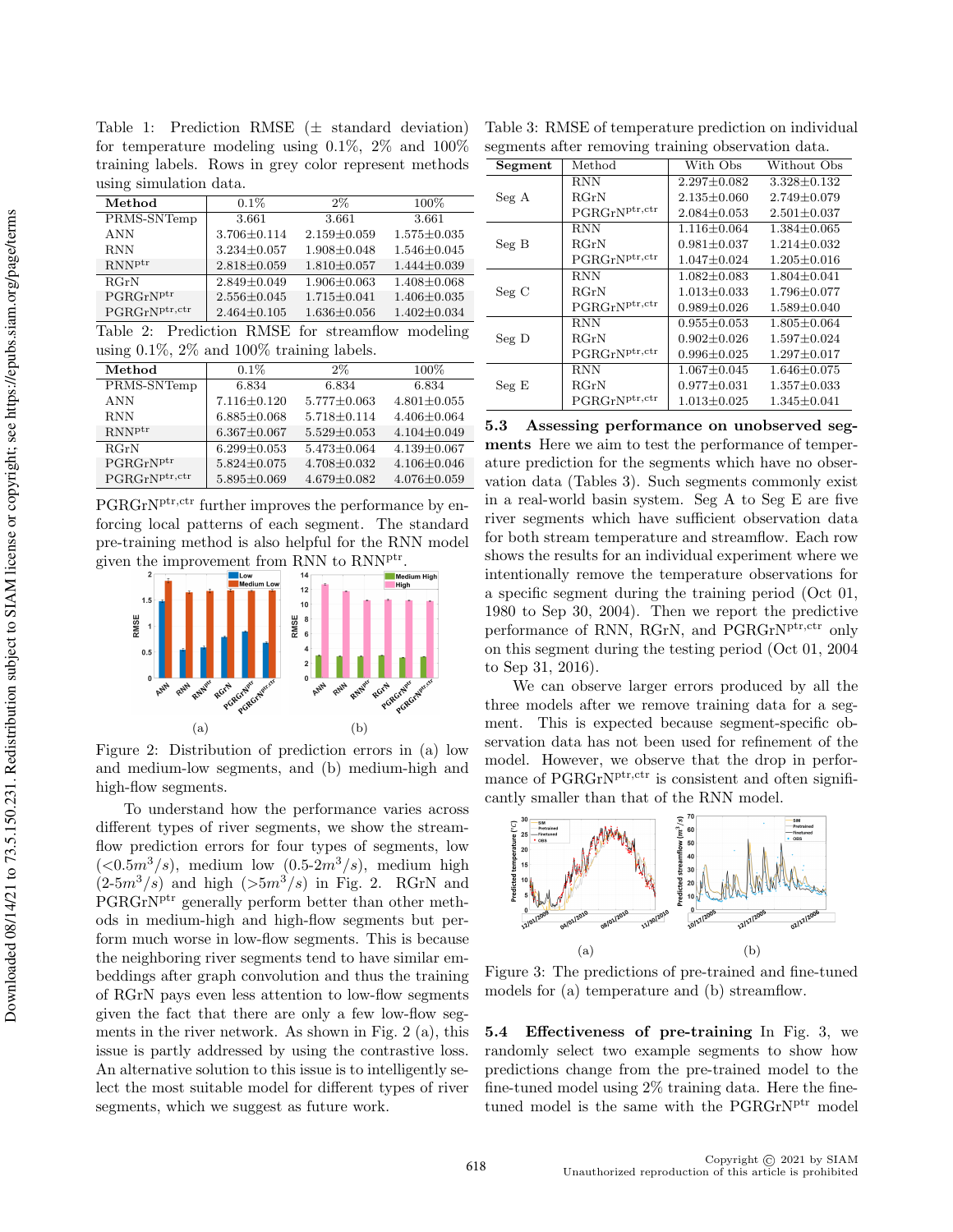

Figure 4: Prediction errors across different segments for (a) temperature prediction and (b) streamflow prediction. Here we show the error as the RMSE of each method minus the RMSE of PRMS-SNTemp simulation data to get a better contrast. Darker blue indicates better performance of the ML model over the physics-based model. In (a), we do not discuss the red colored segment on the bottom (predicted poorly by all the three methods) and head water (75.7°W, 39.95°N) predicted poorly by RNN because they just have one test observation.

used in the previous results but is only fine-tuned using 2% observations and the pre-trained model does not use observations for fine-tuning. We can observe that the pre-trained model matches the simulated temperatures very well and thus can capture general temperature or streamflow patterns even without using observation data. There is still a gap from the pre-trained model to the true observations since it emulates PRMS-SNTemp, which has inherent bias due to an incomplete representation of physics. Nevertheless, after learning general patterns from simulation data, the model can be fine-tuned to match true observations using much less training data. This can be verified as we show that the model fine-tuned with just 2% data can match true observations much better.

5.5 Spatial distribution of errors Fig. 4 shows the distribution of prediction errors across different segments. In Fig. 4 (a), we can observe that RGrN and PGRGrNptr,ctr produce smaller temperature error than RNN in many segments. We find one segment (in dashed circle) where RNN performs much worse than the proposed methods. This is the only segment in the data set for which we have no training data but sufficient testing data. The reason why RGrN can produce better predictions for this unlabeled segment is that it leverages the dependencies with other segments to learn the temperature patterns even without training data from this specific segment.

For streamflow prediction (Fig. 4 (b)), it can be seen that RGrN and PGRGrN<sup>ptr,ctr</sup> have lower RMSE in several high-flow segments (e.g., the segments in red dashed circles). However, RGrN performs worse than RNN on headwater segments (in black dashed circles) and these segments have lower streamflow. Compared with RGrN, it can be seen that PGRGrN<sup>ptr,ctr</sup> alleviates this issue and produces smaller errors in these low-flow segments by using the contrastive loss.

Table 4: Temperature RMSE in summers from 2005 to 2016. Each model is trained using observation data from colder seasons (column 1) or all the observations data (column 2) from Oct 1980 to Sep 2004.

| Method                | Train on cold seasons | Train on all      |
|-----------------------|-----------------------|-------------------|
| ANN                   | $2.138 \pm 0.093$     | $1.794 \pm 0.032$ |
| <b>RNN</b>            | $2.104 \pm 0.080$     | $1.789 \pm 0.034$ |
| $RNN^{ptr}$           | $1.893 \pm 0.085$     | $1.555 \pm 0.021$ |
| RGrN                  | $1.939 \pm 0.062$     | $1.539 \pm 0.024$ |
| PGRGrN <sup>ptr</sup> | $1.853 \pm 0.034$     | $1.530 \pm 0.014$ |
| $PGRGrN^{ptr,ctr}$    | $1.744 \pm 0.053$     | $1.416 \pm 0.019$ |

5.6 Generalization test Here we test model generazability for temperature modeling. In particular, we test the model performance on predicting temperatures in a season that was not included in training data. We train each model using data only from colder seasons (spring, fall and winter) in the first 24 years and then test in summers in the next 12 years, as shown in Table 4. We also include the testing performance of the model trained using all the observations from first 24 years as a baseline in the second column of Table. 4. Note that PGRGrN<sup>ptr</sup> and PGRGrN<sup>ptr,ctr</sup> performs much better than other methods because the incorporation of physical knowledge and minimizing the contrastive loss force the model to learn generalizable patterns for each segment. It can be seen that ANN and RNN have large errors because they do not fully capture spatial and temporal processes that drive target physical phenomena. We include the generalization test for streamflow using training data from segments of different streamflow ranges and include the results in the full version of the paper [6].

# 6 Conclusion

In this paper, we propose a novel method PGRGrN for modeling interacting segments in river networks. We leverage the prior physical knowledge about segment-tosegment interactions embedded in physics-based models